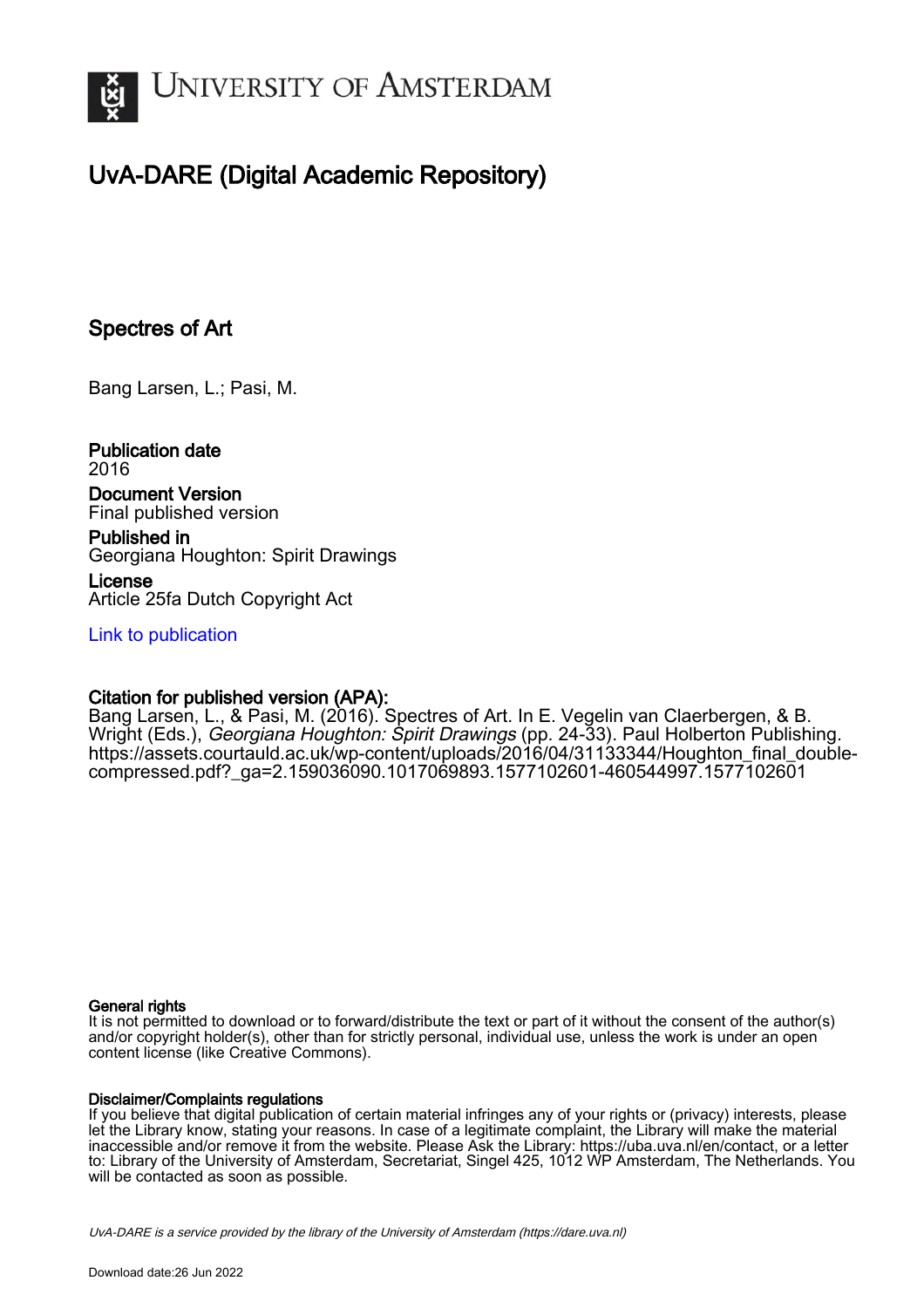

Before we discuss the way in which spiritualism has been appreciated in modern and contemporary art, it is important to reflect on the broader cultural context in which it has been perceived.

It is easy to consider the views of spiritualism as an affront to rational thought: spiritualists are seen to refuse the modern order of things because they believe in the lively activities of the non-human, and are concerned with ghosts and entities that lack body and substance.

The fact that spiritualist art, on the other hand, has often been met with resistance is less obvious and more counterintuitive. Western culture is hardly prone to understand creativity as a rational activity. Conventionally, the artistic subject – emotionally or perhaps erotically charged – lies outside the social norm, and cliché has it that the artist cannot afford too much self-control unless vital flows of intuition and inspiration be limited. We readily accept that common sense has little to do with art making.

society is not so enlightened as it would like to think, but fundamentally split between forces that work for the betterment of society and forces that are barbarian and dehumanising. To Adorno, twentieth-century totalitarian regimes were outcomes of such ambiguous processes of modernisation; hence there was not necessarily a contradiction between Nazism's cult of death and its techno-industrial vision for society. Adorno also sees modernity's authoritarian and irrational impulse as a feature of the capitalist world's culture industry. By churning out standardised, repetitive consumables and pandering to infantile needs of consumers, the culture industry issues a veiled call for the consumer to fall in line and adjust to authority. The presence of the occult in mainstream media – Adorno's example is the astrology column in the respectable *Los Angeles Times* – represents to him a cowing and disorienting of people, who in an alienating world look for compensation for individual weakness; in this case the compensation is not the fascist Big Brother, but occult higher powers that similarly lead the way at the cost of "the neglect of interpretative thinking."<sup>1</sup>

So why is it that spiritualist art has been belatedly acknowledged by the art institution?

Following World War II, the occult was for decades tainted by its appropriation by fascism. Nazism's myths of Aryan supermen included occult lore of superior mutant races, millennial kingdoms and privileged secret knowledge. It is also in the post-war era, however, that the occult surfaces as a phenomenon in the media mainstream – a bankable role for the occult that we recognise today from numerous media of popular culture, including TV series such as *The Returned*, and (pseudo-)documentaries featuring mediums and haunted places.

In essays from the 1950s, Theodor Adorno addresses both issues. First of all, he responded to the fascist takeover of the occult. He pursued the thesis that modern

However acute Adorno's critique of the occult may be historically, and for the political reality of today, he does not take the *anti*authoritarian history of spiritualism into account. This is a history that has only been recovered by historians towards the end of the twentieth century. It is now a historically well-established fact that since the nineteenth century certain spiritualist groups confronted religious authorities, and demanded freedom from dogmatism and ecclesiastical monopoly on spirituality. Spiritualist meetings were often platforms where political radicals such as suffragettes and abolitionists could speak their mind. More than just parlour games in darkened

## **spectres of art**

lars bang larsen and marco pasi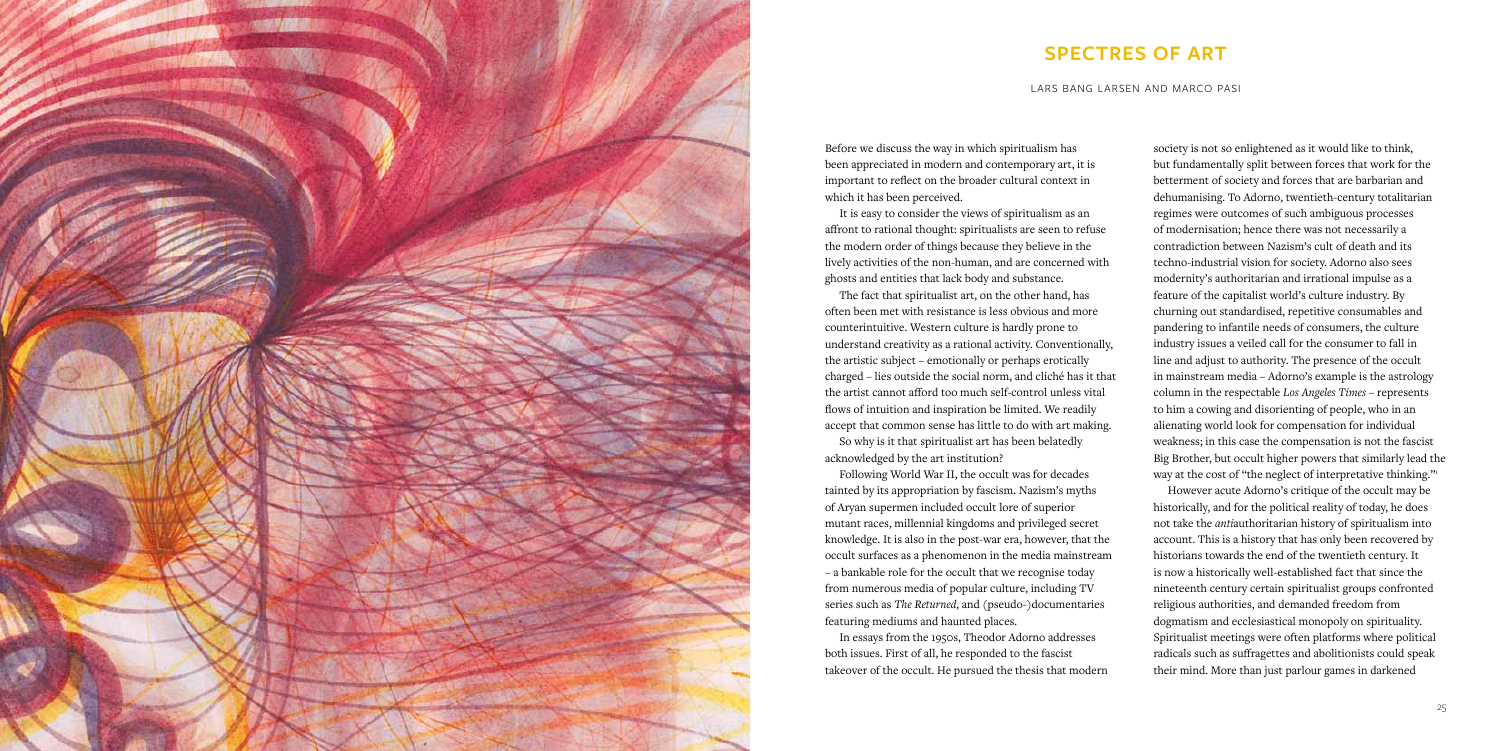condition cannot be expressed without them. A spiritualist imaginary may be called upon for a dramatization of contemporary capital's so-called immaterial relations of production. The manifestation of a ghost through a physical body is called a materialisation by spiritualists. Today it is the sublime connectivity and intangible transmission of digital technologies – out of reach of human perception and of the old symbolic orders – that are determining our lives more than ever. In general, the occult tests the limits of the visible. One can call the culture of the occult a nonvisual culture: it describes a withdrawal from the regime of visual identification, and, from a contemporary point of view, defies the easy exchange of images in our world of proliferating screens. Spiritualistic phantasmagoria may be used to inquire into the fleeting materiality of things and objects, because it offers a vocabulary and a dramaturgy for the imperceptible. It is concerned with strange, affective appearances, and detects relations between bodies where there does not seem to be any: every turn of the table during the séance becomes a signifying micro-drama; every shudder of the medium becomes an intelligible gesture. Hereby we can forge connections to non-human realms and, ultimately, to the fact of death. Maybe we need spiritualism's untimely, hybrid, out-of-place, sensuous imagination to connect us with the many radical ambiguities of contemporary life, or, to use Derrida's pun, the 'hauntology' that we live.

This discussion of the cultural evaluations of spiritualism may seem like a sweeping approach to take for a contextualization of Houghton's work. However, some of the answers to the questions above lie in the way in which spirit art overreaches a conventional art concept by violating the autonomy and the categorical hygiene we use in order to separate religion from science, art from society, ritual from method, artistic genius from an ordinary individual. The problem with spirit art is that it has never respected the limits of art history or aesthetic philosophy, but has broader, socio-cultural underpinnings. Today we are probably more ready to accept the distributed mode of Houghton's authorship in terms of her being part of a

rooms, spiritualism articulated an active resistance against social institutions – something that no doubt did not help its cultural standing.

In the 1960s, the counterculture's appetite for everything otherworldly and subversive made it adopt the occult. Whatever anti-authoritarian power the occult may have had, it did little to restore respectability for the spiritualist movement – exactly because the countercultural update of the occult was intended to be dissonant to a Western, bourgeois concept of culture.

If we now change our perspective and look at the present cultural status of figures of the ghost and the spectral, the picture is a different one. Something has changed. Seen against the backdrop of a historical denigration of spiritualism, the contemporary need to make ghosts and the spectral legible is striking. This is not only the concern of many contemporary visual artists, who in the last decade have begun to engage with spiritualist methods or cultural histories, and thereby reach out to an artistic underdog of Western art and thinking. Significantly, ghosts and the spectral are also abundantly present in the writing of many prominent theorists who – so to speak – ought to know better.

For instance, in one of his last books, *Specters of Marx*, the philosopher Jacques Derrida wrote of the globalised world order after the collapse of the Soviet Union as being haunted by an unredeemed Marxist critique of capitalism.2 Another philosopher, Joseph Vogl, has developed a critique of finance capital in the guise of a *Specter of Capital*, which "appears as a cipher for those powers from which our present takes its laws".3 In her *Ghostly Matters* (2008) Avery Gordon describes haunting as a sociological method that connects fact and fiction to evoke those subjects and voices which have disappeared from history.4

Such academic discourses point to a renewed sensibility towards the imaginary of which spiritualism is part. There is a cultural, even existential need for the repressed figures of the ghost and the spectral. They are no longer simply seen as insubstantial and inauthentic. Something about our current

There are different moments in the history of the appreciation of spiritualist art, and it may be useful to mention them here.<sup>6</sup> If there is a common thread that connects most of them, it is probably the idea that creativity does not depend on rational processes, but is rather related to particular psychological conditions that seem to challenge the integrity of the self, such as frenzy, enthusiasm, exceptional forms of inspiration, or even madness. This is, after all, a 'romantic paradigm' that had a long-lasting influence on the conceptualisation of art throughout the nineteenth and the twentieth centuries. After the popular success of spiritualism in the second half of the nineteenth century, it was in the context of psychology that these specific forms of artistic creativity could first be appreciated. This is the period in which dynamic psychiatry emerged, with the elaboration of various theories of the unconscious that would eventually lead to the establishment of psychoanalysis. As has been pointed out by several scholars, these new developments had their roots in late eighteenth- and early nineteenthcentury theories of animal magnetism, and were therefore also related, either directly or indirectly, to spiritualism itself.7 Psychoanalysis was the most successful of these new psychological theories, but it was certainly not the only one. Other approaches emerged in the context of psychical research, and more particularly in the writings of one of the founders of the Society for Psychical Research, the Cambridge scholar Frederic W.H. Myers (1843–1901). In his book *Human Personality and the Survival of Bodily Death*, which was published posthumously in 1903, Myers discussed the problem of artistic genius, and referred specifically to automatic drawing as a particular case of what he called the "subliminal uprush".<sup>8</sup> For Myers, a whole dimension of the human mind lies beyond the threshold of consciousness. He called it the "subliminal", as opposed to the "supraliminal" of normal consciousness. But, unlike Freud's theory of the unconscious, his supposition was that the dimension of the subliminal was superior to that of normal consciousness, because it gave access to

collective, made evident by the fact that somebody else was always there with her, whether it was the 'spirit guides' with which she communicated or her fellow explorers of the other world, such as Mrs Guppy, Mrs Honywood and the others she mentions in her writings.<sup>5</sup> This is all a far cry from the self-relying author. Instead, spirit art was often a group affair, and came out of the togetherness of the spiritualist scene.

This brings us to the question of how we should understand Georgiana Houghton's art today. For contemporary spiritualists – whose role in the preservation of her works has to be gratefully acknowledged – her drawings still have the same spiritual message and power she saw in them when they were produced. This is more than understandable. But what about the artistic and cultural value of these works? What kind of language do they speak to us, especially if we do not share the religious and metaphysical assumptions that were so important to the person who materially created them?

It is certainly incorrect to assume that the cultural establishment never paid any attention to spiritualist art. There were several attempts at making sense of it, as well as of other forms of creativity that flourished within spiritualism from its very beginnings. And yet, in spite of this persistent, if intermittent, interest, the world of nineteenth-century spirit art still remains largely an unexplored continent. The only large collections that include this kind of art are those specializing in 'art brut', or 'outsider art'. The rest can be found in the archives of dedicated organisations, such as the College of Psychic Studies in London and the Victorian Spiritualists' Union, both of which are lenders to the present exhibition. But this is surely just the tip of the iceberg. Judging from the number of spirit artists we see mentioned in the spiritualist press of the time, we can easily conclude that much has been lost, destroyed, or lies at best in some yet unexplored archives. It is therefore already a small miracle that significant spiritualist works from Houghton's time have reached us at all.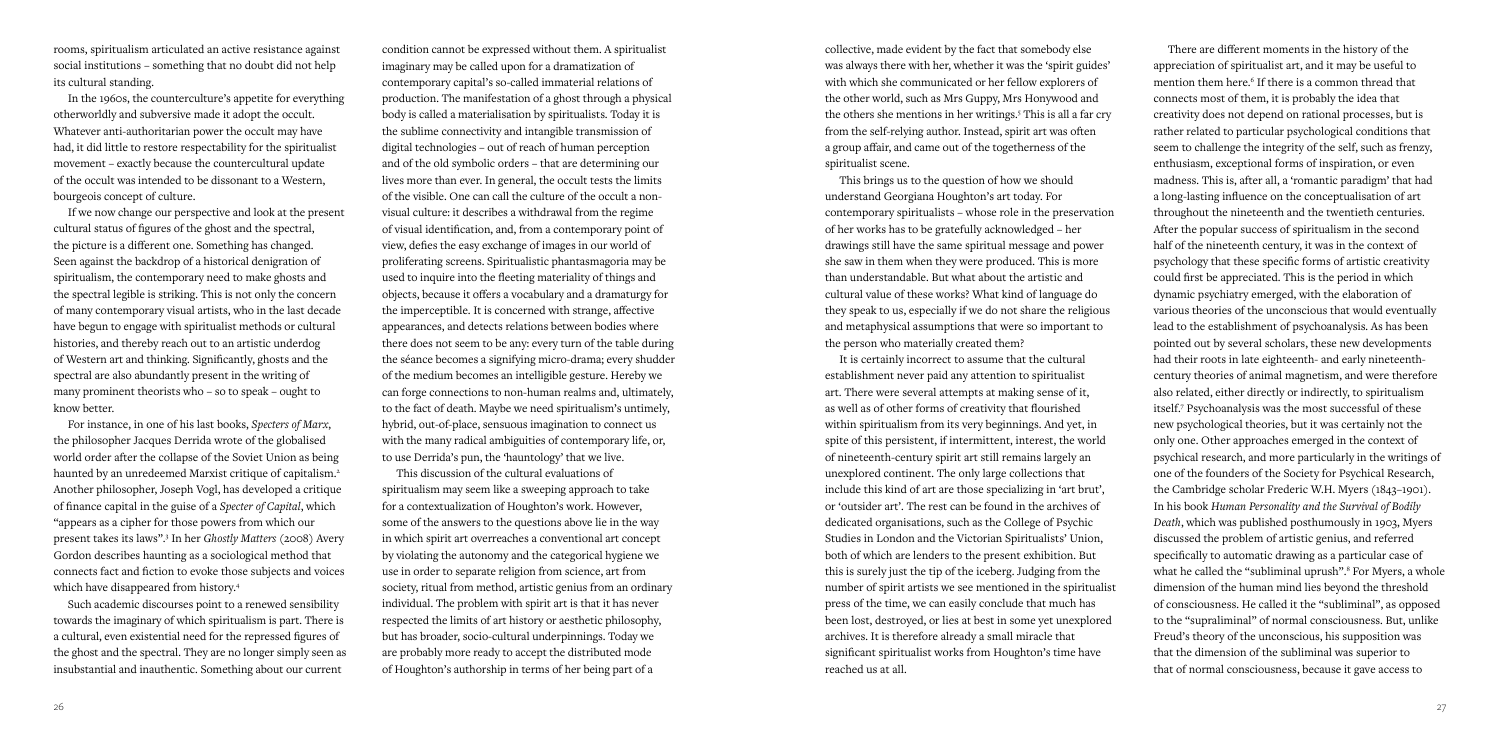extraordinary forms of knowledge. Spiritualist mediums, with their practice of automatism and trance, had found a way to tap into this collective psychic reservoir. For Myers artistic genius manifested itself when an artist was able to combine the inspiration coming from the "subliminal uprush" with his "supraliminal stream of thought", that is, his conscious mental processes.9 Myers's approach was similar to that of the Swiss psychologist Théodore Flournoy (1854–1920), who around the same time published his famous study of the medium Hélène Smith (pseudonym of Catherine-Elise Müller, 1861–1929).<sup>10</sup> Myers was much more open than Flournoy to the existence of discarnate spirits and their communication with our world, even if he considered it more as a scientific hypothesis than as a matter for belief. Whatever the differences between Myers and Flournoy, the point is that both formulated psychological theories through which it was possible to attach a positive value to spiritualist experiences, particularly in relation to artistic creativity. It was a significant change from earlier psychiatric interpretations of spiritualism, which tended to see it mainly as a manifestation of insanity and abnormal behaviour. This new appreciation influenced the work of psychiatrists such as Hans Prinzhorn (1886–1933), who theorised the potential therapeutic effects of the practice of art for the mentally ill, and who in 1919 began to collect their artworks at the psychiatric hospital of Heidelberg in which he was working.<sup>11</sup>

> artistic discourse. André Breton (1896–1966) presented automatism as one of the main components of Surrealist art, and the unconscious as the protagonist of valid artistic creation. Quite a few Surrealist artists, such as André Masson (1896–1987) and Yves Tanguy (1900–1955), experimented directly with the technique of automatism (fig. 8). However, Breton explicitly rejected spiritualist interpretations and saw automatic processes from a purely psychological and materialist perspective. Surrealist publications, such as the journal *Minotaure* (fig. 9), were filled with images of artworks by unknown medium artists,

Prinzhorn's collection and the new appreciation of medium art by the Surrealists were crucial steps towards the conceptualisation of 'art brut' by Jean Dubuffet (1901– 1985) after World War II.12 Dubuffet was interested in an art that is not contaminated by culture and intellectualism, but rather manifests itself in its purest, rawest form. It is the art of persons who were never exposed to artistic training, such as social dropouts, people with mental disorders and mediums. The concept of art brut, or 'outsider art' (to use its most common English equivalent), obviously implied a social and cultural critique of the artistic establishment as it existed at the time, and tried to explode the traditional, formal confines of art. When it comes to our understanding of spiritualist art today, and more particularly of Houghton's drawings, the concept of art brut is still most relevant.<sup>13</sup> In fact, whereas Surrealism was an artistic current, with its own historical trajectory and decline, art brut has now developed into an established conceptual framework for understanding certain art forms, a framework that is culturally, socially and materially supported by the existence of dedicated museums, galleries, and publications. It is, therefore, significant that, on the few occasions on which Houghton's art was exhibited in recent years, it was done consistently within an art brut context.<sup>14</sup>

 The door was now open for further appreciations of spiritualist art, which would finally move out of a strict psychological framework and enter an artistic one. After the rise of the avant-gardes in the early twentieth century, with their exploration of alternative forms of perception of reality and of the self, it was only a matter of time before a new curiosity for spiritualist art would emerge. This happened with Surrealism, which on the one hand was interested in the historical records of spiritualist art practices and on the other tried to experiment with the same practices and adapt them within its own



8. André Masson Automatic drawing, 1925–26 Indian ink on paper, 315 x 245 mm Musée National d'Art Moderne – Centre Pompidou, Paris

however, its own limits and ambiguities, as Houghton's case shows. Including Houghton's drawings within the category of art brut poses, in fact, a number of problems. On the one hand she does not seem to correspond to Dubuffet's strict definition of art brut, because she did receive some form of artistic training before she became involved with spiritualism. She was therefore aware of artistic trends and developments in her own time and was directly or indirectly conversing with them while producing her own art. Furthermore, as the episode of her 1871 exhibition shows,<sup>15</sup> Houghton also saw herself as an artist who could and should be noticed, if not even adopted, by the artistic establishment. On the other hand, the problem with an art brut classification is that it does not leave room for differentiation based on artistic quality. Houghton's

who found themselves put for the first time side by side with established, highbrow artists. It was certainly progress in the acceptance and recognition of these alternative forms of artistic production, but it is hard not to see an aspect of appropriation there. Medium art was being admired by the Surrealists, but not really being given a voice. It was presented as a valid source for inspiration and experimentation, but there was no real dialogue with medium artists themselves, and their spiritualist worldviews were being rejected as illusionary or childish.

The concept of art brut has been tremendously important in giving visibility and cultural legitimacy to a whole dimension of human creativity that traditionally had been neglected by critics and historians because it did not conform to the canons of 'higher' forms of art. It has,



9. Cover by André Derain of *Minotaure*, vols. 3–4 (1933)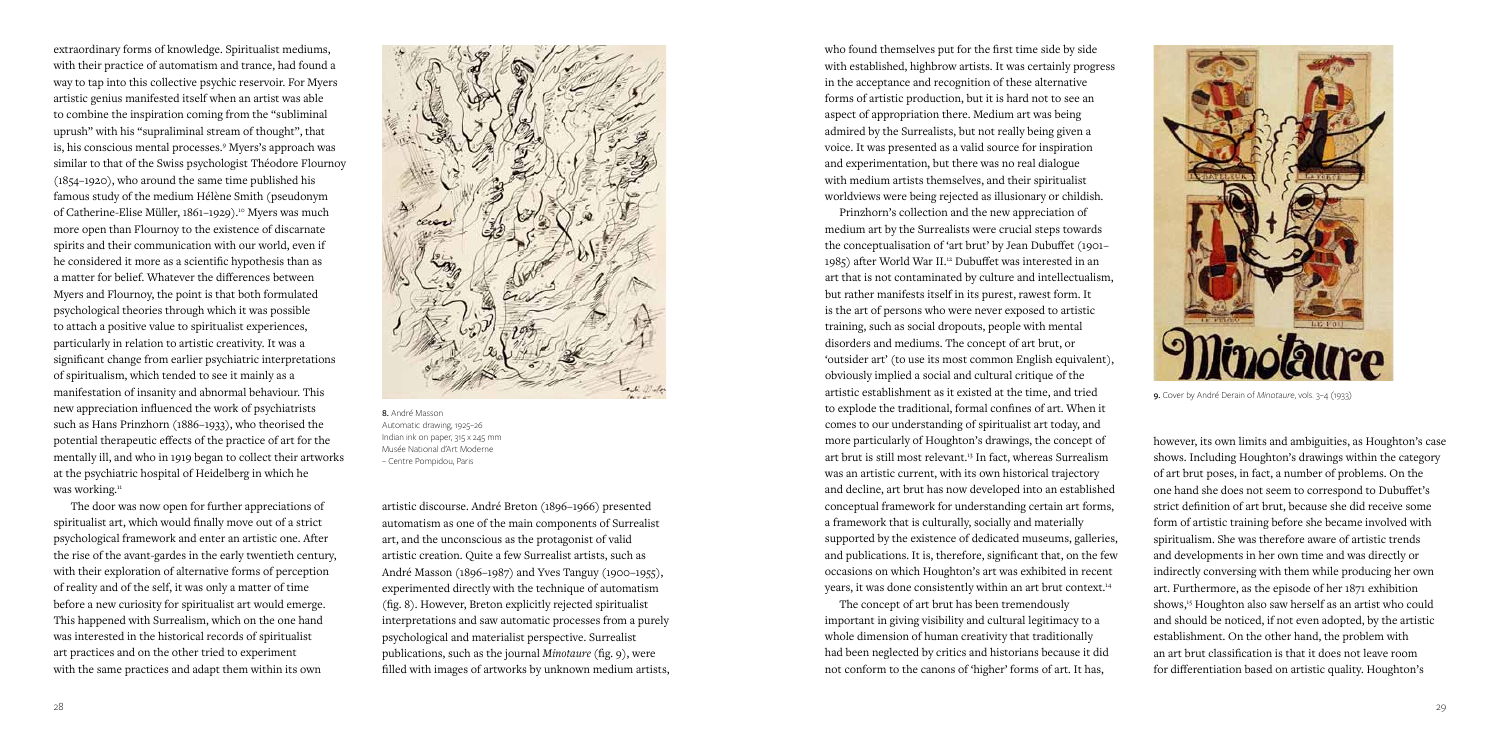visual expression, that we find lacking in other spiritualist or automatic works that have reached us. The concept of art brut can hardly help us to make sense of the striking difference that clearly exists between Houghton's drawings and the typical spirit art produced by other medium artists in the same period, at least until the irruption of the artistic avant-gardes in the early twentieth century.

Perhaps the most logical term of comparison for Houghton's art is the equally extraordinary case of the Swedish painter Hilma af Klint (1862–1944; fig. 10). The two women were both celibate their whole lives, both trained in art before being involved in occult practices, both convinced of being the channels of important spiritual messages by means of their art, both rejecting direct authorship of their artworks, which they attributed to spiritual entities, and both forgotten or ignored during their lives – and for a long time after their respective deaths – by the artistic establishment. Af Klint's art was first presented to the world in the famous 1986 exhibition, *The Spiritual in Art: Abstract Painting 1890–1985*. 16 The spiritualist, occultist and theosophical inspirations of high modernist abstract painters – among them Mondrian, Kupka, Kandinsky and Malevich – were here for the first time systematically acknowledged and contextualised in a major exhibition. The fact that af Klint had begun to paint in a non-figurative style a few years before all other protagonists of early abstraction, even if in the special context of her spiritual practices, was certainly one of the startling revelations of this exhibition. Since her first appearance in 1986 af Klint has come to be perceived as an extraordinary 'pioneer' of early twentieth-century abstraction, and she has in fact been presented explicitly as such in the latest major retrospective exhibition, which has toured in several European museums between 2013 and 2015.17

It would be tempting to present Houghton in the same way and to bank on the allure of her being yet another heretofore neglected precursor of abstraction.<sup>18</sup> Houghton's artistic corpus is, from a purely quantitative point of view, less impressive than af Klint's: we have today around 3,000

inclusion in the category depends on the fact that she produced her art as a practising medium, but this seems to make her works indistinguishable from those of all other medium artists who are also entitled to be included in the same category without further qualification. When we look at Houghton's works today it is difficult not to see in them the seeds of an artistic modernity that had not yet taken shape at the time, but to which Houghton had found a way to have anticipated access. It is a modernity, and a power of



10. Hilma af Klint (1862–1944) *The Ten Largest* (*De tio största*), no. 3, Youth, Group IV, 1907 Oil and tempera on paper, 328 x 240 cm Collection of Hilma af Klint Foundation, Järna, Sweden

afterwards, namely that abstraction would emerge and turn out to be one of the most successful artistic innovations of the twentieth century. But if we try – so to speak – to abstract from abstraction, we realise that what is really astonishing in Houghton's art is the fact that her spiritualistic experiments empowered her to develop a radically different, innovative style and to be so confident in its qualities as to try to 'sell' it not just to the spiritualist community to which she belonged but also to the artistic establishment of her time.

That these practices continue to be perceived by some artists as inspiring and empowering is shown by the fact that, in spite of the stigmatisation and cultural marginalisation we alluded to at the beginning of this essay, they continue to have a presence up to our day in contemporary art. More than that, the number of recent art exhibitions and publications in which reference is made to the occult and related phenomena shows that this theme has become relatively fashionable in the last ten years.21 To name but a few examples, artists such as Olivia Plender, Georgina Starr and Joachim Koester are interested

paintings by af Klint (basically all that she produced during her life), many of which are in very large format. We have on the other hand, pending further discoveries, no more than 46 drawings by Houghton, and all of medium or small format. But other aspects may be more interesting than quantity or size, such as the fact that Houghton, unlike af Klint, wanted to present her spirit drawings in an institutional artistic context and actively worked to make this happen. And it is, of course, not irrelevant that Houghton began to produce her 'abstract' drawings at least forty years before af Klint began to produce hers. But, apart from these comparative exercises, which could easily end up being idle speculations, it is the very idea of 'anticipation of abstraction' that needs to be problematised. On the one hand, this idea is based on a paradigm of linear development, which sees every moment in the history of art as a necessary step forward after the previous one has been exhausted and superseded. We can wonder whether this paradigm is still tenable today.19 On the other hand, in spite of the stylistic affinities, it is important to keep in mind that there remains a crucial difference between medium artists such as Houghton and af Klint and the main actors of early abstraction, such as Kandinsky. This lies in the fact that Kandinsky did not only paint abstraction, he also theorised and to that extent 'invented' it. The new style was associated with a theoretical discourse that implied a selfconscious positioning in relation to more traditional and established artistic styles. This artistic self-consciousness is certainly much less evident in the case of Houghton and af Klint, who in the end always attributed whatever originality their works had to the agency of spirits and not to their own theoretical thinking.

What is perhaps more significant than assessing who 'won the race' to abstraction is engaging with a different set of questions, which concern the specific relevance of spiritualist and other esoteric practices for the creation of particular art forms that challenge existing canons and norms of expression.20 Houghton's drawings surely make special sense to us today because we know what happened



11. Lea Porsager 'Coiled Adolescent Fern' from *Soil Solarization* (a.k.a. the Sønderholm Experiment), 2014, Styrofoam, 79 x 21 cm Installation view from the exibition *Believe not Every Spirit, but Try the Spirits*, Monash University Museum of Art, Melbourne, 2015